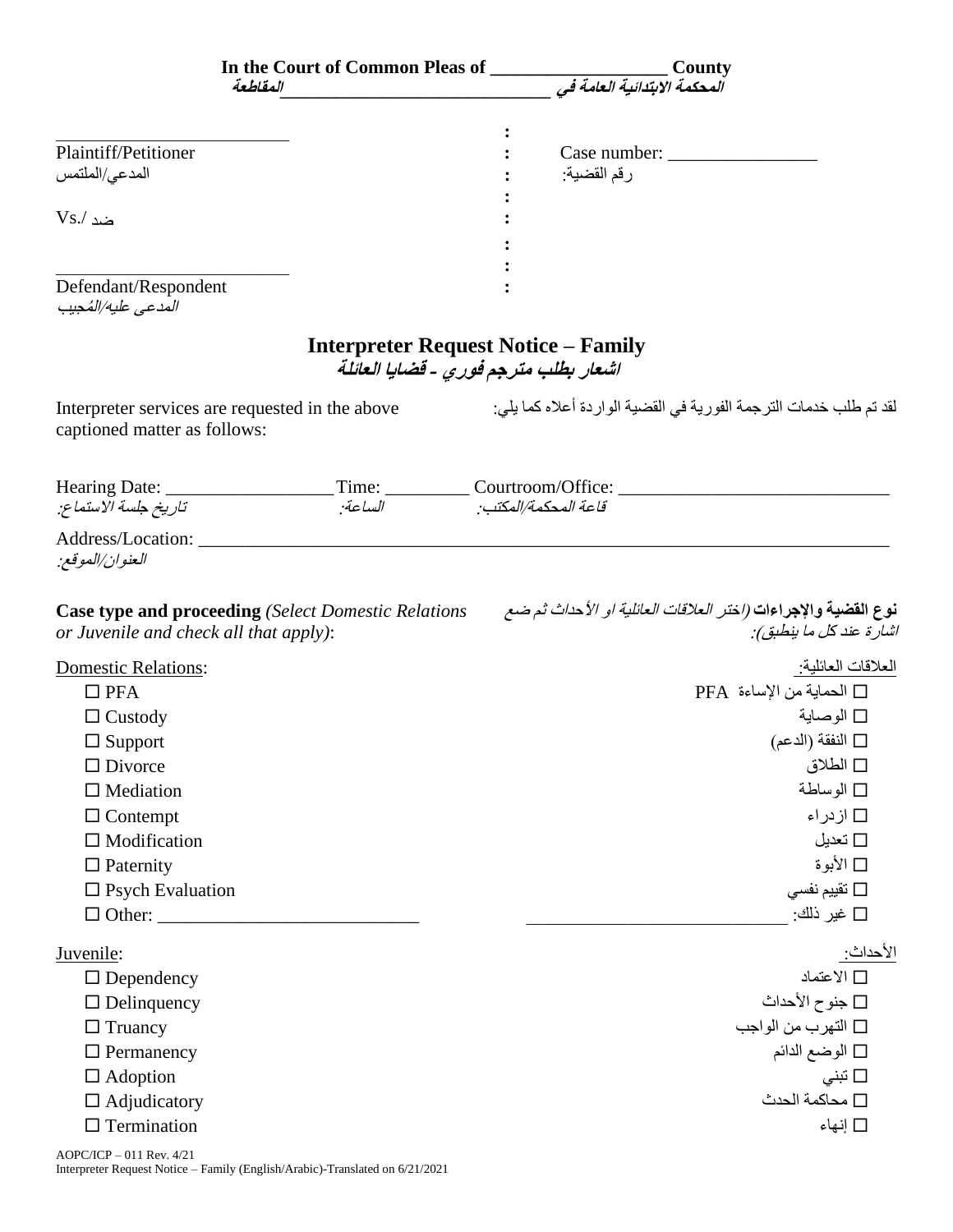| $\Box$ Detention                                                                                    | $\Box$ إحتجاز                                                                                                                                                                                                                                     |  |  |
|-----------------------------------------------------------------------------------------------------|---------------------------------------------------------------------------------------------------------------------------------------------------------------------------------------------------------------------------------------------------|--|--|
| $\Box$ Probation                                                                                    | المراقبة القضائية $\square$                                                                                                                                                                                                                       |  |  |
| $\Box$ Other:                                                                                       | □ غير ذلك:                                                                                                                                                                                                                                        |  |  |
| Proceeding:                                                                                         | <u>الإجراء:</u>                                                                                                                                                                                                                                   |  |  |
| $\Box$ Motion                                                                                       | $\square$ طلب                                                                                                                                                                                                                                     |  |  |
| $\Box$ Preliminary                                                                                  | تمهيدي $\Box$                                                                                                                                                                                                                                     |  |  |
| $\Box$ Hearing                                                                                      | $\square$ جلسة إستماع                                                                                                                                                                                                                             |  |  |
| $\Box$ Master                                                                                       | □ رئيسى                                                                                                                                                                                                                                           |  |  |
| $\Box$ Trial                                                                                        | □ النظر في القضية (المحاكمة)                                                                                                                                                                                                                      |  |  |
| $\Box$ Status                                                                                       | □ الوضع                                                                                                                                                                                                                                           |  |  |
| $\Box$ Other:                                                                                       | □ غير ذلك:                                                                                                                                                                                                                                        |  |  |
| <b>Name of person (LEP)</b> needing the interpreter:                                                | ا <b>سم الشخص (محدود الكفاءة في اللغة الانجليزية)</b> الذي يحتاج مترجم<br>فوري:                                                                                                                                                                   |  |  |
| LEP relationship to case:                                                                           | علاقة الشخص محدود الكفاءة في اللغة الانجليزية بالقضية:                                                                                                                                                                                            |  |  |
| $\Box$ Defendant/Respondent                                                                         | □ المدعى عليه/المستجيب                                                                                                                                                                                                                            |  |  |
| $\Box$ Plaintiff/Petitioner                                                                         | □ المدعى/الملتمس                                                                                                                                                                                                                                  |  |  |
| $\Box$ Witness                                                                                      | □ شاهد                                                                                                                                                                                                                                            |  |  |
| $\Box$ Minor/Child                                                                                  | فاصر /طفل $\square$                                                                                                                                                                                                                               |  |  |
| $\Box$ Juvenile                                                                                     | □ حدث                                                                                                                                                                                                                                             |  |  |
| $\Box$ Parent/Person in loco parentis                                                               | أحد الوالدين / الشخص in loco parentis (ولمي الأمر ) ا                                                                                                                                                                                             |  |  |
| $\Box$ other:                                                                                       | $\Box$ غير ذلك:                                                                                                                                                                                                                                   |  |  |
| <b>Language</b> (Select foreign or sign language and<br><i>provide all requested information)</i> : | اللغة (اختر اللغة الأجنبية أو لغة الإشارة وزوّد <u>كل</u> المعلومات<br>المطلوبة):                                                                                                                                                                 |  |  |
| Foreign language:                                                                                   | اللغة الأجنببة:                                                                                                                                                                                                                                   |  |  |
|                                                                                                     | □ اللغة المُتحدثة:                                                                                                                                                                                                                                |  |  |
| Dialect (if applicable): _                                                                          |                                                                                                                                                                                                                                                   |  |  |
| Sign language:                                                                                      | لغة الإشارة:                                                                                                                                                                                                                                      |  |  |
| $\Box$ American Sign Language                                                                       | □ لغة الإشارة الأمريكية                                                                                                                                                                                                                           |  |  |
|                                                                                                     | □ لغة إشارة أخرى غير لغة الإشارة الأمريكية:                                                                                                                                                                                                       |  |  |
| $\Box$ Foreign sign language (country):                                                             |                                                                                                                                                                                                                                                   |  |  |
|                                                                                                     |                                                                                                                                                                                                                                                   |  |  |
|                                                                                                     | المنطقة/الاقليم (ان كان ذلك معروفًا): __________                                                                                                                                                                                                  |  |  |
| Does the LEP speak a second language? $\square$ Yes $\square$ No                                    | هل الشخص محدود الكفاءة في اللغة الانجليزية يتحدث لغة ثانية؟<br>□ نعم □ لا                                                                                                                                                                         |  |  |
|                                                                                                     | لغة أخرى:<br><u> 1989 - Johann John Stein, market fan it fjort fan it fjort fan it fjort fan it fjort fan it fjort fan it fjort fan it fjort fan it fjort fan it fjort fan it fjort fan it fjort fan it fjort fan it fjort fan it fjort fan i</u> |  |  |
|                                                                                                     |                                                                                                                                                                                                                                                   |  |  |